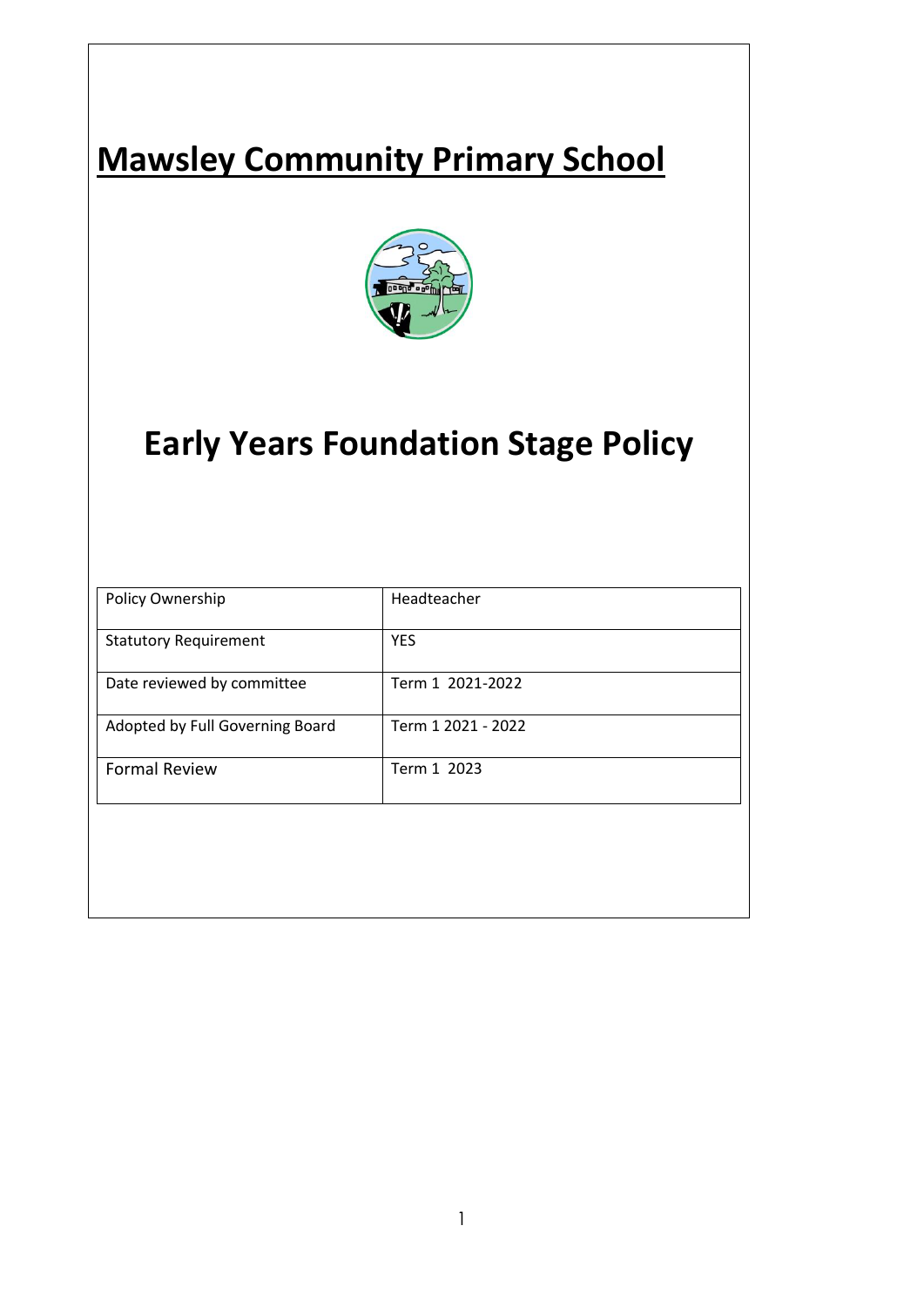The Early Years Foundation Stage applies to children from birth to the end of the Reception Year. At Mawsley CP School children join us at the beginning of the school year in which they are five. In September each year, Mawsley Community Primary School has an intake of up to 45 Foundation Stage children. These children are taught in our Foundation Stage Unit which comprises of two classes supported by two teachers plus 2 teaching assistants in the morning and one in the afternoon.

## **Aim**

The Early Years Foundation Stage is based upon four main themes, which underpin the learning and development within the Foundation Stage. These themes are as follows:

- A unique child
- Positive Relationships
- Enabling Environments
- Learning and Development

## **A Unique Child**

At Mawsley CP School we recognise that every child is a competent learner who can be resilient, capable, confident and self-assured. We recognise that children develop in individual ways, at varying rates. Children's attitudes and dispositions to learning are influenced by feedback from others; we use praise and encouragement, as well as celebration and rewards, to encourage children to develop a positive attitude to learning.

## **Positive Relationships**

We recognise that children learn to be strong, confident and independent from being in secure relationships. We aim to develop caring, respectful, professional relationships with the children and their families. All staff involved with the EYFS aim to develop good relationships with all children, interacting positively with them and taking time to listen to them. We have strong links with our feeder nurseries and ensure that we meet where possible prior to transfer days to discuss each individual child and their transition process into school.

## **Enabling Environments**

At Mawsley CP School we recognise that the environment plays a key role in supporting and extending the children's development. This begins by observing the children and assessing their interests, development and learning, before planning challenging but achievable activities and experiences.

Foundation Stage staff use talk and observation to gauge children's interests as the basis for planning. Throughout the year, we have 'WOW moments' to engage the children's curiosity. Staff are skilled at observing children to identify their achievements, interests and next steps for learning. These observations then inform the planning and the activities the children access. The Foundation Stage classroom is organised to allow children to explore and learn securely and safely. There are areas where the children can be active, quiet, creative etc. The Foundation Stage has its own outdoor classroom area. The free flow between the inside and the outside has a positive effect on the children's development. Being outdoors offers opportunities for doing things in different ways and on different scales than when indoors. The children can explore, use their senses and be physically active and exuberant.

## **Learning and Development**

There are seventeen areas of learning and development, that must shape educational provision in Early Years settings. All areas of learning and development are important and inter-connected. Seven of these areas are particularly crucial for igniting children's curiosity and enthusiasm for learning, and for building their capacity to learn, form relationships and thrive.

Prime Areas:

- Listening, attention and understanding
- Speaking
- Self-regulation
- Managing self
- Building relationships
- Gross motor skills
- Fine motor skills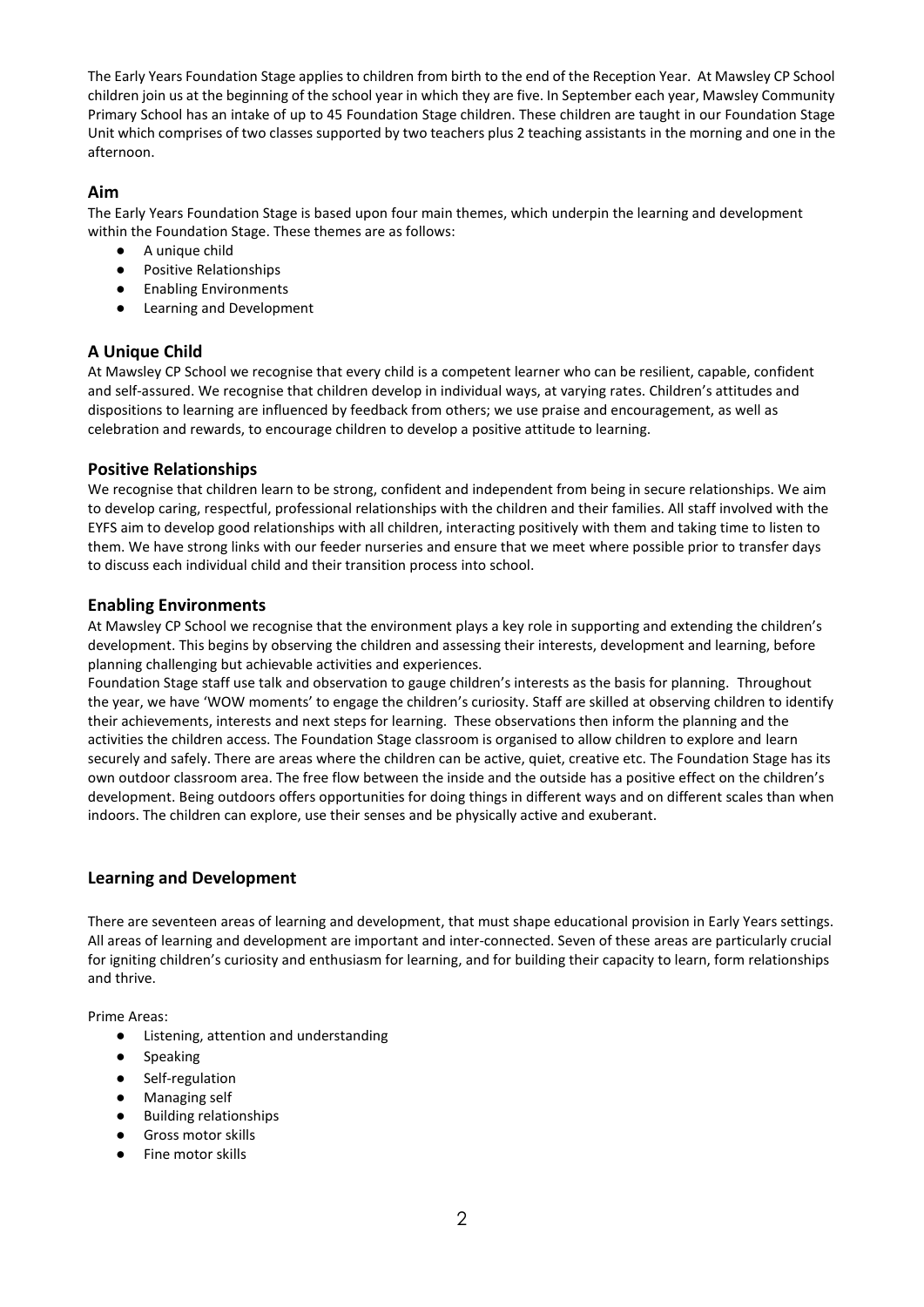Staff will also support children in the following specific areas, through which the prime areas are strengthened and applied.

Specific Areas:

- Comprehension
- Word reading
- Writing
- Number
- Numerical Pattern
- Past and Present
- People, culture and communities
- The natural world
- Creating with materials
- Being imaginative and expressive

We deliver learning for all of the areas through purposeful play and learning experiences, with a balance of adult-led and child-initiated activities. Through play our children explore and develop learning experiences, which help them make sense of the world. They practise and build up ideas, and learn how to control themselves and understand the need for rules. They have the opportunity to think creatively alongside other children as well as on their own. They communicate with others as they investigate and solve problems.

## **Partnership with Parents and the Community**

All children benefit from good communication between parents/carers and teachers where information, experience and knowledge of the child are shared in order to increase understanding of the child and his/her education. Parents are encouraged to become involved with their child's education as much as possible through informal chats and observations of their child's achievements at home. Parents all have access to the electronic learning journey 'Tapestry' where they are able to upload photos and videos of their child's learning from home as well as being able to view and comment on observations recorded of their child in school.

At the end of each week, parents are sent home a preteach power point which outlines key vocabulary to discuss at home based on the topic theme for the following week. It also provides parents with a link to watch a topic based story with their child and an idea for a game to rehearse 'red words' in a fun way at home. In preparation for parents evenings, data sheets are created for each child so parents are aware of whether their child is on track to reach age expectations for reading, writing and maths as well as providing a next step for each of these areas. This information will form the basis of the discussion in the parents evening itself. In Term six a written report is issued to parents explaining how well their child has settled and informs them of progress and achievements during their first year at school. Parents are encouraged to speak to the child's class teacher about any concerns as they arise. The class teacher may also arrange meetings with parents and/or provide activities that can be completed at home to help individual children's needs.

In addition, parents are invited to come into the classroom for a sharing afternoon during the year. During this time parents have the opportunity to share books and complete activities with their child. At the beginning of the autumn term, parents are invited to come into class each day from 8.40-8.55 to settle their child if they so wish.

Visitors are encouraged to come into school to talk to the children to widen their experiences and involvement with the community, for example during our 'People Who Help Us', 'Growing' and 'Autumn and Harvest' topics.

## **Context**

## Admissions

Children are admitted to the reception class in the September of the academic year that they will be five. Parents must register their child for school by December prior to their school entry year. All children must be registered even if siblings are already in school. The Local Authority offers school places around Easter prior to entry. Once the school has received notification of admissions for September an acceptance offer is sent to all parents.

Letters with dates for the New Intake Evening and visits to the class are given to all parents. This evening explains the school's ethos and introduces all members of staff, including the child's class teacher and teaching assistants.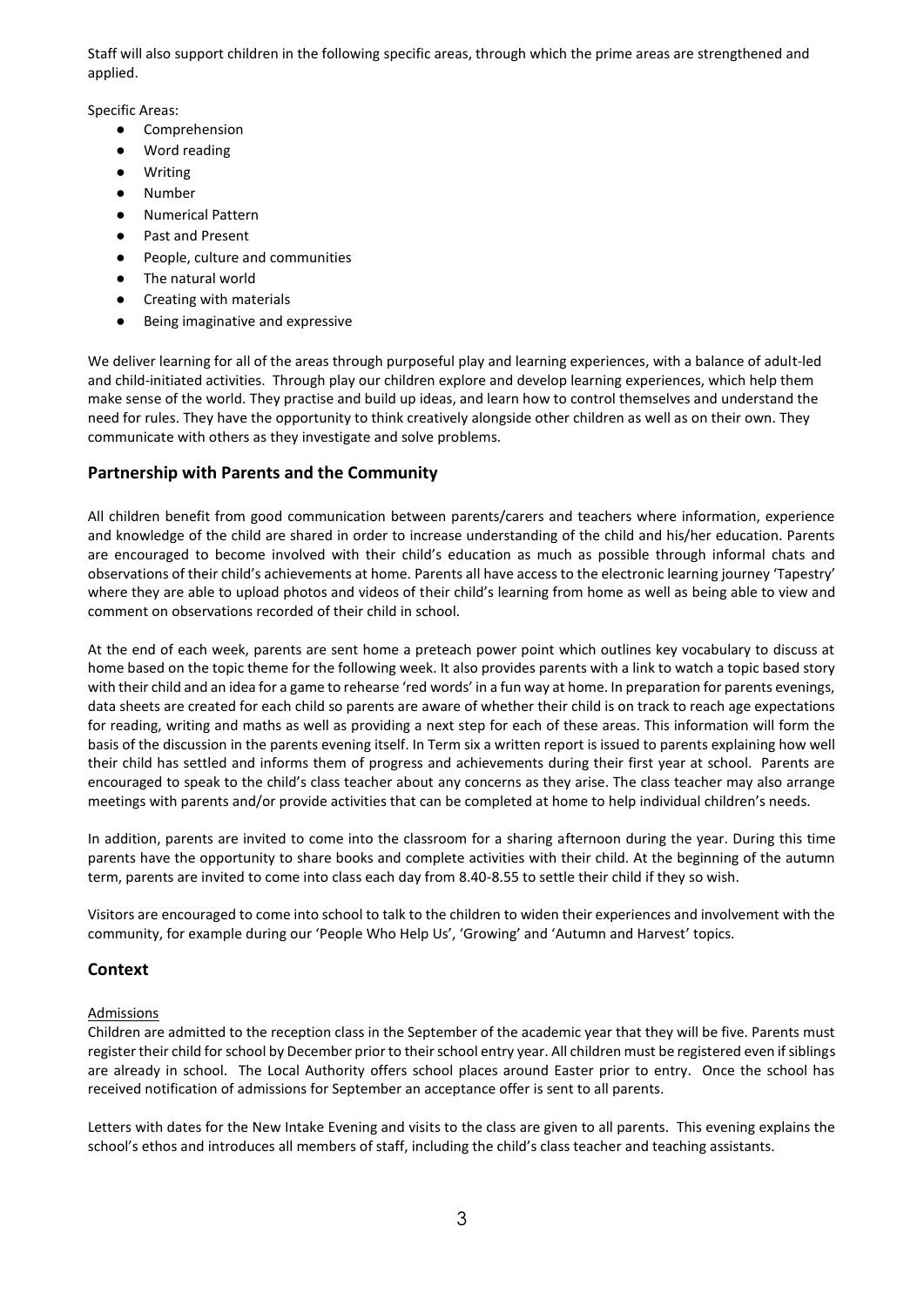Part of the evening is spent explaining school procedures but the main focus of the evening is the opportunity for the parents to meet with their child's class teacher and teaching assistant. The Early Years curriculum is explained with an emphasis on how children learn through well-structured play activities. An appointment for a Home Visit by the class teacher is made on this evening to take place during term six.

#### Links with other Settings

The continuity of sharing information with other professionals and settings is vital to form a complete picture of the whole child. These early links are formed by the Foundation Stage teachers spending time with the new children and their key workers at their pre-school settings during the summer term whenever possible. The majority of children joining the Foundation Stage have attended Mawsley Day Nursery. The school has therefore established good links with this setting to ensure a smooth transition for both children and parents.

#### Induction

During the summer term, parents/carers and children are invited to visit their new classroom on several occasions to meet their new friends, teachers and teaching assistants. Their first visit lasts for approximately an hour and parents are encouraged to stay. During term six Reception children will receive a home visit by their class teacher and teaching assistant if parents have agreed to have one. During these home visits parents are given further information about the school and each child is given a learning tool kit, which will help prepare them for school.

#### Attendance

All Reception children will now attend school full time from the first day of the term in September. However parents have a statutory right to delay full time education for their child until the start of the term after their child is five.

#### **Staffing**

The class teacher has overall responsibility for each pupil in their class, writing reports and liaising with parents. All practitioners are involved with observations, planning and setting up relevant activities and liaising with each other to discuss children's progress. Mawsley School staff are supported by students from a variety of local establishments.

#### Accommodation

The atmosphere in the early year's classroom should be one where young children can feel happy and secure. The environment should be stimulating, challenging and aesthetically pleasing both indoors and outdoors. Structured play, where learning has been clearly identified, is planned for. The Foundation Stage unit consists of two adjoining classrooms both with toilets, a covered outdoor area, a central area and a toilet with access for those with disabilities. Each child has a classroom base for the beginning and end of the day, but they can move freely between these areas during the course of the day. Children also use the school hall for assemblies and PE, library, music room, playgrounds and the school grounds.

## **Routines**

## Clothing

Children are encouraged to wear Mawsley uniform with suitable footwear that they can fasten independently. Shorts and T-shirts and a change of clothing should be kept in a P.E bag on the child's peg. All clothing should be clearly named. Children should always have a coat and a hat at school (summer/winter) to enable them to be suitably dressed for outdoor activities. Hair should be tied back and all jewellery removed for safety reasons e.g. when climbing on apparatus and creative activities.

#### Snacks and Lunchboxes

Fresh drinking water is always available in class; children are encouraged to bring in a named plastic bottle for this. Each morning, children have access to a free portion of fruit provided to school.

Children may go home for lunch, bring their own lunch in a named lunchbox or have a hot school meal. All children are eligible for a healthy free school meal which is prepared by Kingswood Catering. All children eat their lunch in the school hall. At the beginning of the school year, Foundation Stage staff accompany the new Reception children to the hall for lunch and stay with them and as sometimes this is a time for anxiety amongst some of the new children.

At all times children are encouraged to develop safe hygiene routines by washing their hands prior to eating and when using the toilets. This good practice is reinforced by visual prompts in and around the toilet areas.

#### Enhancing the Curriculum

The children in the Foundation Stage partake in a school trip in the summer term which complements their topic work at that time. All visits follow the school's Educational Visits Policy with risk assessments completed. Foundation Stage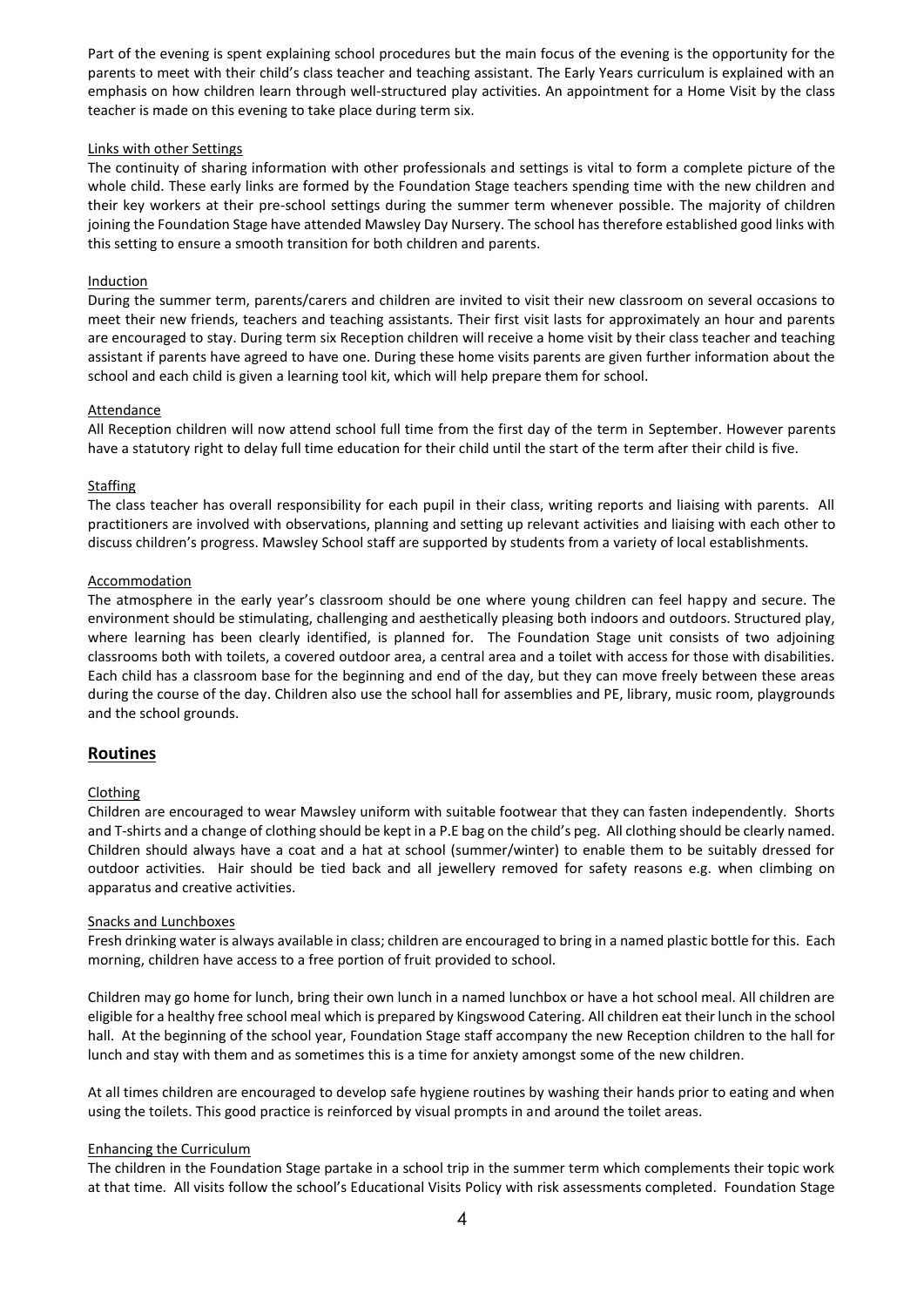children are included in any appropriate school activities led by outside speakers and organisations. Visitors to the Foundation Stage are also encouraged and are viewed as valuable experiences for all children especially if they are related to children in the Foundation Stage.

## **Curriculum**

Mawsley School uses the Early Years Foundation Stage Framework as a guide to developing good practice in the Reception year. The Foundation Stage curriculum is organised into Prime and specific areas of learning and development.

The Prime areas of learning reflect the key skills and capacities all children need to develop and learn in enabling them to become ready for school and learning in the specific areas.

## **Collective Worship**

Each child experiences a daily act of collective worship e.g. news, circle time, P4C. As part of supporting the transition to Year One in Summer term the children they will participate in achievement assemblies every Friday with the whole school. Up until this point Reception hold their own achievement assembly where excellent learning and behaviour is celebrated.

## **Indoors and Outdoors**

In order to support the seventeen areas of learning and development, the children are offered a wealth of experiences both indoors and outdoors, including mark making, malleable and tactile, creative and imaginative play, sound and listening, construction and physical activities. The outdoor environment is considered as an extension of the classroom and is incorporated into the planning to build on and extend classroom experiences. The outdoor area is of equal importance in delivering a full curriculum and we aim for the children to experience all areas of the curriculum here.

## **Teaching and Learning**

## **Planning**

Careful planning is a team effort between the Foundation Stage teachers and the Teaching Assistants. This ensures that the activities provided are purposeful and relevant to achieve long term objectives. Long term plans contain an outline of the work to be undertaken during the Reception Year. Short term plans contain details of experiences to be available in one week and contain specific learning intentions, assessment opportunities and details of differentiated activities and resources. Evaluations and assessments inform each week's planning to allow opportunities for children to extend their interests and sustained play. Aspects of planning, assessment and observations are discussed at team meetings. Staff are reactive to the children's interests and play and will plan spontaneously in order to challenge and stretch the learning taking place. Once a big term children will take part in a 'child-led' week where activities are planned in based purely on the children's interests that have been noted and observed by staff throughout the term.

## Play

Play is a powerful motivating factor for learning as children can become engaged in activities, which lead to increased understanding of themselves, other people and their environment. With no preconceived ideas, the child may enquire, investigate, experiment, practise and elaborate, begin to form concepts and find out about order, predictability and pattern in events. Opportunities for sustained play in a challenging environment enable all children to develop the knowledge, skills and understanding for a sound foundation to their lifelong learning journey.

## Classroom Management and Organisation

The effective running of the classes depends upon the quality of interaction between the teachers and Teaching Assistants, drawing upon each other's strengths. Organisation of teaching will include:

whole class teaching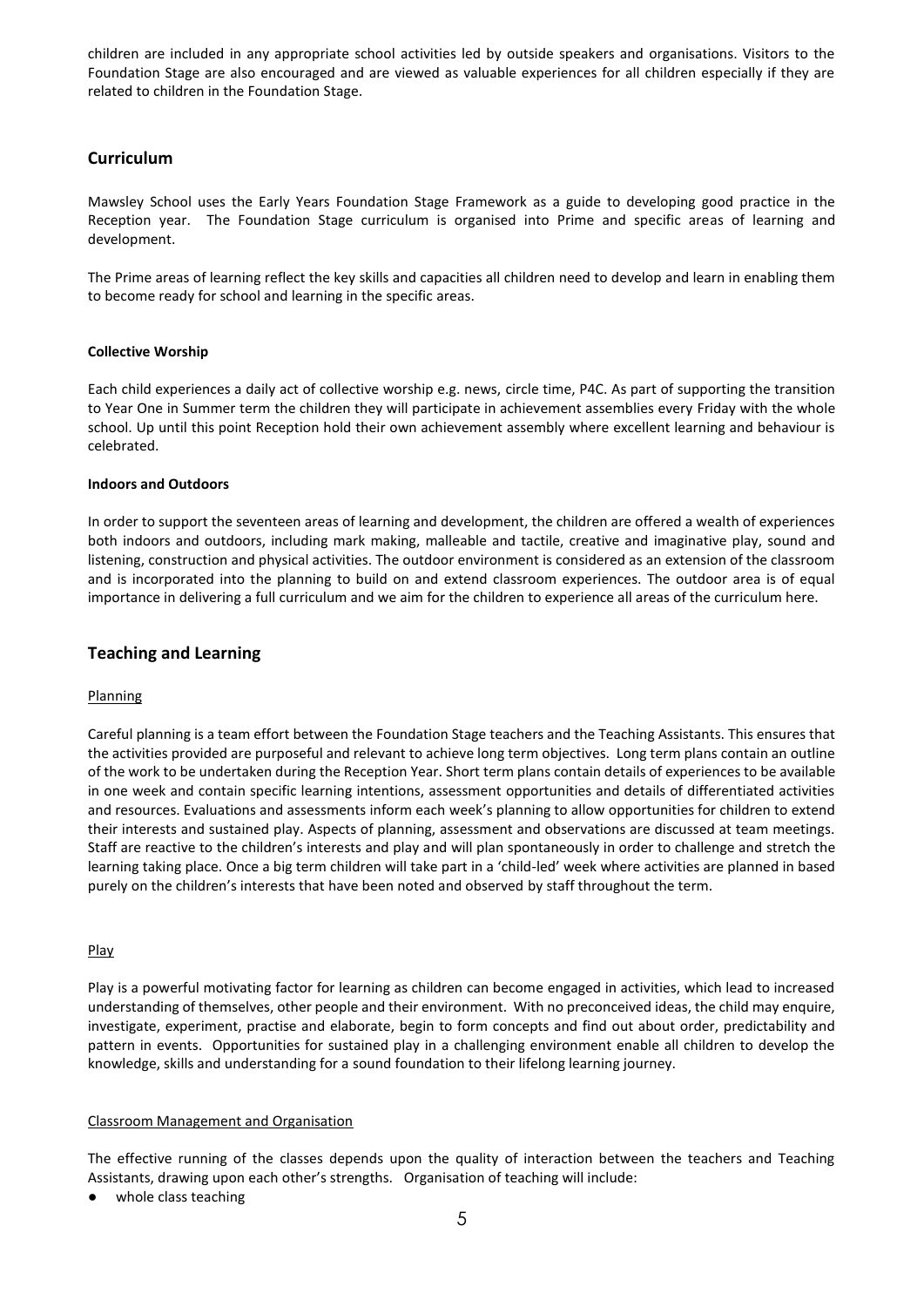- ability group teaching
- social group teaching
- individual teaching

through:

- clear and accurate exposition by the teacher
- questioning of pupils to probe understanding and previous knowledge
- demonstrations to the whole class
- differentiated activities

The classroom is organised as follows to support all areas of learning:

- maximum floor space where a variety of play activities can take place
- areas for role play, maths, writing, investigation, reading and small world
- a 'wet' area for 'messy' activities or sand/water
- table surfaces for games and mark making activities
- $children's access to equipment it is important for children to choose and put away equipment in order to$ encourage independence
- access to ICT through interactive whiteboard, beebots and ipads.

The covered outdoor area is organised as follows:

- maximum floor space for structured play and explorative activities
- table surfaces for tape recorder, musical instruments, games and mark making activities
- easels for chalking and painting
- floor and wall space for painting and creative activities on a large scale
- tray and bath for sand/compost, water play and other tactile experiences
- growing area/mud kitchen for role play
- wall and fence space to enable work or multi-sensory objects to be displayed or hung
- wheeled toys or balancing equipment that can be used on the playground

## Observations

Observational assessment is an integral part of good practice in the Foundation Stage and children are observed on a regular basis; notes are kept of both formal and informal observations. Each class has an iPad for adults to take photographs and videos to upload onto 'Tapestry'. Class teachers and teaching assistants carry out observations on all children. Children are admitted to school with an entry profile from their pre-school supported by informal discussions with key workers from their pre-school. During the first term a baseline assessment is completed based on observations and interactions with the children. The results of this assessment will directly inform further planning and interventions in class. These observations are also discussed with parents at the first parents' consultation.

## Well Being and Involvement

In line with school policy, all children in the Foundation Stage are monitored throughout the academic year to document their Well-Being and Involvement- this is recorded formally on the whole cohort transition document which is passed on to the year one teachers. This highlights any areas of concern that staff may have for a child and ensures a continuity of information for subsequent class teachers.

## **Assessment**

Each child has tracking document in which his/her progress is recorded and tracked against the seventeen Early Learning Goals. These records provide a detailed profile of each child indicating the activities and experiences they have had, skills acquired and attitudes formed. At the end of Term 6, parents are provided with a written summary reporting their child's progress against the Early Learning Goals.

Each child has a personal portfolio that includes samples of work, which, along with the evidence on Tapestry will demonstrate their progress across the year. At the end of the reception year, Foundation Stage teachers liaise with Year 1 teachers to ensure continuity and to draw upon each child's individual strengths and areas for development.

## **Inclusion**

## Equal Opportunities

Mawsley Community Primary School is a school where all children are valued whatever ethnicity, culture, religion, home language, family background, physical difficulty, gender or ability. Early Years education is centred on developing the full potential of all children by building on their previous experiences and cultural backgrounds. Books and resources are evaluated, monitored and borrowed whenever possible, to ensure that they are relevant and encourage children to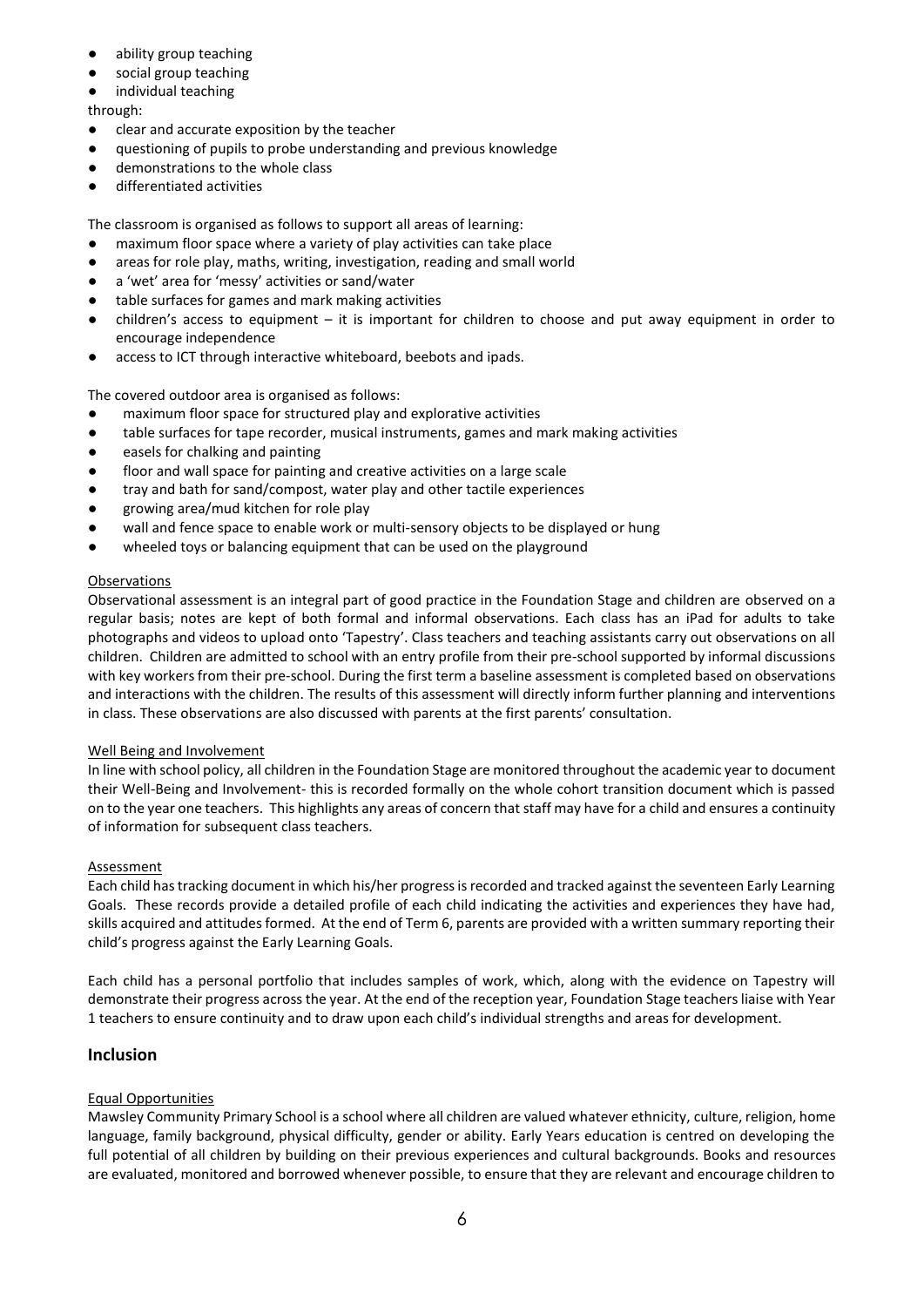value each others' differences. Any stereotyping or expression of prejudice or discrimination by adults or children will be challenged.

## Special Educational Needs

Provision will be made as part of the normal programme for a wide range of needs. We encourage full and active participation of all children in all activities to ensure individuals reach their full potential. Teachers will plan for each child's individual learning requirements by providing additional adult support if needed, adapting activities in the environment, accessing specialist aids and equipment when necessary. The SENCO, along with the class teacher, will liaise with pre-school settings and attend review meetings prior to entry to school. The Early Years practitioners and SENCO will work closely with home and other agencies to ensure children with SEN make the best possible progress in line with school SEN policy. Early identification of individual needs is essential and measures will be put into place to avoid underachievement in any child. Parental involvement is important to help overcome any difficulties and to support their child with all aspects of their learning and development.

## English as an Additional Language

Practitioners will plan learning opportunities to help children develop their English by building on the child's experiences of language at home and, whenever possible, will provide opportunities for the home language to be used to support the development of English. Children need opportunities to be involved in speaking and listening activities with good role models. All children and adults should recognise and respect home languages and whenever possible the school will encourage carers to come into school so that they feel valued. The use of ICT is a useful way of supporting EAL children's language development.

## Diversity

At Mawsley School we encourage positive attitudes towards diversity and differences in all children and families to help them learn to value different aspects of their own and others lives. It is important for all children to feel valued and be listened to as an individual and to feel safe at school.

## More Able Pupils

Children's individual needs and skills will be recognised and appropriate challenge put in place to develop the needs of our more able children.

## Vulnerable Children

Partnership working is essential for all children but particularly so for "looked after children". School will work closely with all agencies involved with vulnerable children to ensure each child's needs are met and the best possible learning opportunities are provided for.

## Foundation Stage Team Organisation

The Foundation Stage team work to develop an ethos of value and respect between families and the setting and developing an environment that encourages life long learners as follows:

- to provide and exemplify the highest standards of teaching and learning across the Early Years
- to lead a team of practitioners, providing guidance advice and support in relation to planning, organisation, assessment and resources
- to keep abreast of new and updated Early Years practice and research and to inform and disseminate this learning to all practitioners
- to develop the professional expertise of all practitioners, recognising their individual skills and training needs and thus enabling them to be critically reflective of their practice
- to be supportive in providing an environment that is secure and creating an atmosphere of care and mutual respect for all those involved
- to provide a learning environment that is stimulating, offering opportunities for autonomous learning that is inclusive for all
- to provide a well planned balanced curriculum that meets individual needs
- to support practitioners in the monitoring of children's progress and to ensure its effective use in future planning
- to provide support for all children and their families during transitional periods
- to develop a positive working partnership which actively nurtures a strong relationship between family and setting
- to support the development of links with the community and with other local cluster settings
- to liaise and work alongside other relevant outside agencies